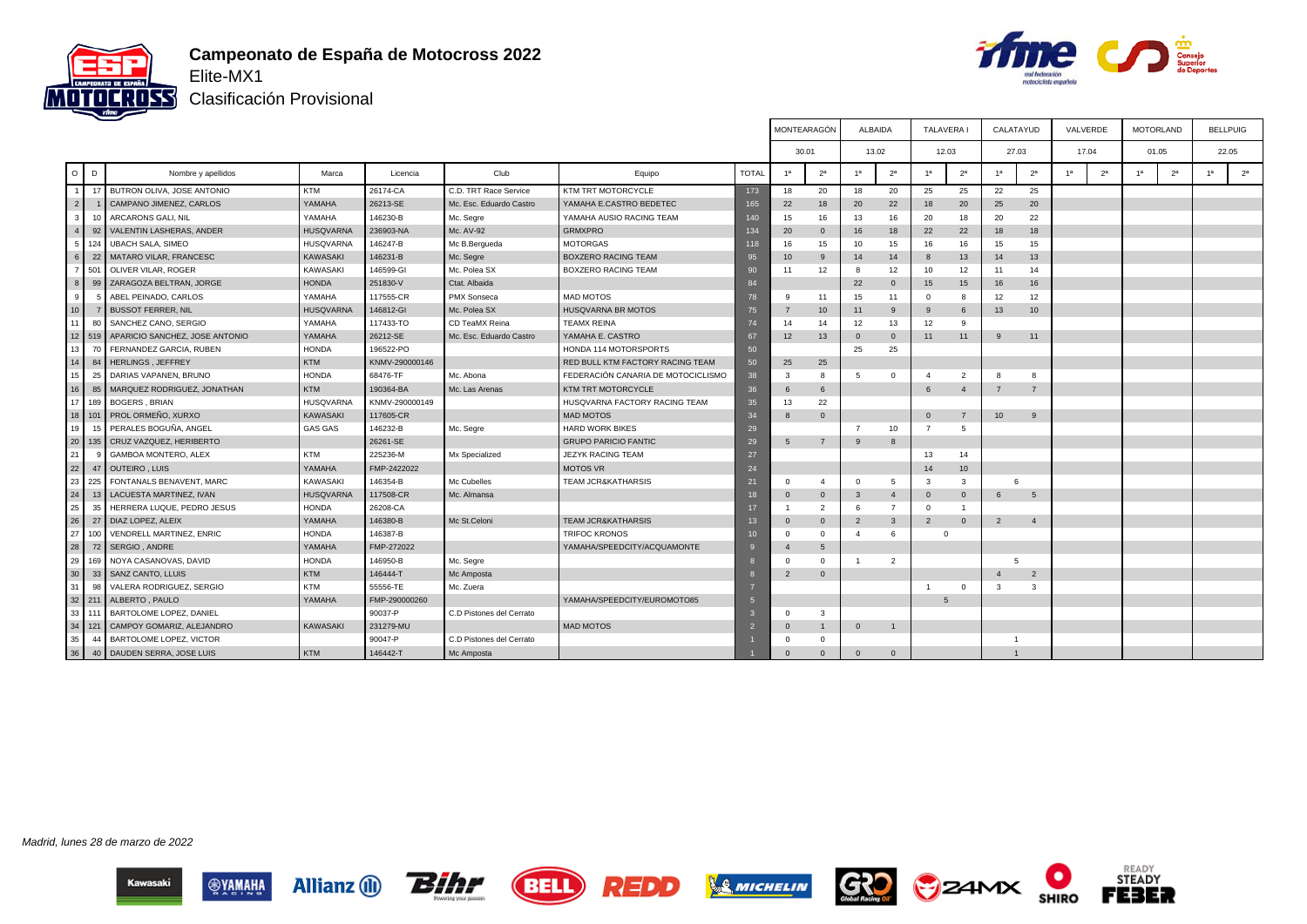



Clasificación Provisional

|                 |                |                                 |                  |                |                           |                                  |              | MONTEARAGÓN    |                | <b>ALBAIDA</b> |                | TALAVERA I     |                | CALATAYUD      |                |                | VALVERDE       |                | <b>MOTORLAND</b> |    | <b>BELLPUIG</b> |
|-----------------|----------------|---------------------------------|------------------|----------------|---------------------------|----------------------------------|--------------|----------------|----------------|----------------|----------------|----------------|----------------|----------------|----------------|----------------|----------------|----------------|------------------|----|-----------------|
|                 |                |                                 |                  |                |                           |                                  |              | 30.01          |                | 13.02          |                |                | 12.03          | 27.03          |                |                | 17.04          |                | 01.05            |    | 22.05           |
|                 | $O$ $D$        | Nombre y apellidos              | Marca            | Licencia       | Club                      | Equipo                           | <b>TOTAL</b> | 1 <sup>a</sup> | 2 <sup>a</sup> | 1a             | 2 <sup>a</sup> | 1 <sup>a</sup> | 2 <sup>a</sup> | 1 <sup>a</sup> | 2 <sup>a</sup> | 1 <sup>a</sup> | 2 <sup>a</sup> | 1 <sup>a</sup> | 2 <sup>a</sup>   | 1a | 2 <sup>a</sup>  |
|                 | 1 368          | NILSSON BUSTOS, SAMUEL MATTIAS  | <b>KTM</b>       | 225428-M       | Molareño&Conar.           | KTM NAMURA-NILSSON TRAINING      | 166          | 16             | 25             | 25             | 14             | 22             | 22             | 22             | 20             |                |                |                |                  |    |                 |
| 2 <sup>1</sup>  | 24             | <b>BRACERAS MARTINEZ, DAVID</b> | KTM              | 251861-A       | <b>MS Carreres</b>        | <b>KTM ESPAÑA</b>                | 164          | 22             | 20             | 25             |                | 25             | 25             | 25             | 22             |                |                |                |                  |    |                 |
| 3 <sup>1</sup>  | 96             | ALONSO RODILLA, VICTOR          | YAMAHA           | 146587-B       | MC 3 Turons               | YAMAHA AUSIO RACING TEAM         | 131          | 15             | 16             | 18             | 18             | 20             | 16             | 14             | 14             |                |                |                |                  |    |                 |
|                 | 227            | <b>GUTIERREZ SOLIS, PABLO</b>   | <b>GAS GAS</b>   | 59836-AS       | Mc. Valdesoto             | <b>TEAM PAVO RUEDA</b>           | 116          | 11             | 14             | 16             | 15             | 14             | 13             | 18             | 15             |                |                |                |                  |    |                 |
| 5 <sub>1</sub>  |                | CONGOST AGUILERA, GERARD        | <b>KTM</b>       | 146360-GI      |                           | JEZYK RACING TEAM                | 113          | 25             | 13             | 15             | 22             | 18             | 20             |                |                |                |                |                |                  |    |                 |
|                 | 6 365          | MONNE VILES, ADRIA              | <b>KTM</b>       | 146220-L       | Mc. Segre                 | KTM TRT MOTORCYCLE               | 112          | 9              | 18             | 9              | 16             | 16             | 18             | 10             | 16             |                |                |                |                  |    |                 |
|                 | 7 309          | <b>FARRES PLAZA, GUILLEM</b>    | <b>GAS GAS</b>   | 146368-B       | Mc St.Hilari              | GAS GAS ESPAÑA                   | 100          | 20             | 22             | $\Omega$       | 13             |                |                | 20             | 25             |                |                |                |                  |    |                 |
| 8 <sup>1</sup>  |                | TOMAS CASTILLO, ERIC            | YAMAHA           | 146756-B       | Mc. Segre                 | YAMAHA AUSIO RACING TEAM         | 99           | 13             | 15             | 20             | 12             | 13             | 14             |                | 12             |                |                |                |                  |    |                 |
|                 | $9 \ 214$      | MIGUEL HERNANSANZ, ALEJANDRO    | <b>KTM</b>       | 26205-SE       |                           | KTM TRT MOTORCYCLE               | 81           | 8              | 10             | $\overline{7}$ | 10             | 12             | 12             | -9             | 13             |                |                |                |                  |    |                 |
|                 | $10$   219     | JIMENEZ VILLALBA, DAVID         | KTM              | 117574-GU      | CD TeaMX Reina            |                                  | 76           | $\overline{2}$ | 8              | 13             | $\mathbf{q}$   | 11             | 10             | 13             | 10             |                |                |                |                  |    |                 |
| 11 <sup>1</sup> | 67             | MARTINEZ NOGUEIRA, YAGO         | <b>HUSQVARNA</b> | 196537-PO      | M.N.M.                    | HUSQVARNA ESPAÑA                 | 75           |                |                | 22             | 20             |                |                | 15             | 18             |                |                |                |                  |    |                 |
|                 | 12 999         | <b>FERRANDIS TORMOS, AITOR</b>  | KAWASAKI         | 251783-CS      |                           | <b>MAD MOTOS</b>                 | 75           | 10             | 11             | 14             | 11             | $\overline{7}$ | 9              | 5              | 8              |                |                |                |                  |    |                 |
| 13 <sup>1</sup> | 97             | CANTO SERRANO, DENIS            |                  | 26201-CA       |                           | <b>MOTOS DA SILVA</b>            | 70           | 12             | $^{\circ}$     |                |                | 15             | 15             | 16             | 12             |                |                |                |                  |    |                 |
| 14 <sup>1</sup> | 632            | PANZANO FERRER, MARCOS          | <b>GAS GAS</b>   | 55547-HU       | Mc. Zuera                 | <b>BUD RACING ESPAÑA</b>         | 59           | $\mathbf 0$    | 12             | 12             | $\overline{7}$ | 6              | 11             |                | 11             |                |                |                |                  |    |                 |
| 15 <sup>1</sup> | 425            | PANZANO FERRER, SAMUEL          | GAS GAS          | 55546-HU       | Mc. Zuera                 | <b>BUD RACING ESPAÑA</b>         | 53           | 6              | $\overline{4}$ | $\overline{2}$ | 8              | 9              | $\overline{7}$ | 8              | $\mathbf{Q}$   |                |                |                |                  |    |                 |
| 16 <sup>1</sup> | 68             | LARRAÑAGA SAGREDO, UNAI         | <b>HUSQVARNA</b> | 280039-BI      |                           | AV-92 TEAM                       | 42           | $\Omega$       | $\Omega$       | 10             |                | 8              | 6              | 11             | $\overline{7}$ |                |                |                |                  |    |                 |
| 17 <sup>1</sup> | 223            | TORRIJO SIESO, DIEGO            | <b>KTM</b>       | 55524-HU       | <b>Sinesponsor Racing</b> | <b>MAD MOTOS</b>                 | 29           |                |                | $\mathbf{R}$   | $^{\circ}$     | 10             | $^{\circ}$     | 6              | 5              |                |                |                |                  |    |                 |
| 18              | 5 <sup>1</sup> | BELTRAN YAGUE, DAVID            | <b>HUSQVARNA</b> | 225260-M       | Mx Specialized            | HUSQVARNA ESPAÑA                 | 21           | 14             | $\overline{7}$ |                |                |                |                |                |                |                |                |                |                  |    |                 |
| 19 <sup>1</sup> | 112            | PAMIAS ROIG, MARC               | <b>GAS GAS</b>   | 146295-T       | Mc. Segre                 | <b>MP RACING TEAM</b>            | 21           | 5              | $\overline{2}$ | $\Omega$       | 3              | $\overline{2}$ | $\overline{4}$ | $\overline{4}$ | $\overline{1}$ |                |                |                |                  |    |                 |
| $\vert$ 20      | 74             | <b>REY HERAS, JORGE</b>         |                  | 68767-IB       | Mc. Formentera-Eivissa    | <b>MOTOMON IBIZA</b>             | 19           | $\mathbf{1}$   | $\mathbf{3}$   | 11             | $\Omega$       | 1              | $\overline{3}$ |                |                |                |                |                |                  |    |                 |
| 21              | 19             | COENEN, SACHA                   | <b>HUSQVARNA</b> | FMB-19898      |                           | <b>BT RACING TEAM</b>            | 18           | 18             | $\Omega$       |                |                |                |                |                |                |                |                |                |                  |    |                 |
|                 | 22 520         | LLEDO PARES, ARNAU              | <b>KTM</b>       | 146428-B       | Mc. Riuprimer Gas i Rocs  | <b>TEAM LLEDÓ</b>                |              | $\Omega$       | $\overline{0}$ | 6              | $\overline{4}$ | $\mathbf{0}$   | $\mathbf{1}$   | 6              |                |                |                |                |                  |    |                 |
| 23              | 23             | CARCABOSO GARCIA, DANIEL        | <b>GAS GAS</b>   | 225247-M       | Mx Specialized            | A2 TEAM                          |              | $\mathbf{4}$   | 5              | $5^{\circ}$    | $^{\circ}$     | 3              | $\Omega$       |                |                |                |                |                |                  |    |                 |
|                 | $24$ 411       | ALBISUA FUENTES, GILEN          | <b>GAS GAS</b>   | 280014-VI      | Mc. Aiala                 | <b>BUD RACING ESPAÑA</b>         | 15           |                |                |                |                | $\overline{4}$ | $\mathbf{0}$   | $\overline{7}$ | $\overline{4}$ |                |                |                |                  |    |                 |
| 25              | 252            | SANCHEZ GARCIA, RAUL            |                  | 146351-GI      | Mc. Segre                 | GRUPO PARICIO&TORRONTERAS FANTIC | 13           |                |                | $\Omega$       | -5             | $\Omega$       | 8              |                |                |                |                |                |                  |    |                 |
| 26 <sup>1</sup> | 325            | ALFARIZI, MUHAMMAD DELVINTOR    | <b>HONDA</b>     | IMI-290000153  |                           |                                  |              | $\mathbf 0$    | 9              |                |                |                |                |                |                |                |                |                |                  |    |                 |
| 27              | 395            | MORENO MARTIN, MARIO            | <b>KTM</b>       | 190380-CC      | Miramontes Mc.            | MX119 FACTORY RACING             |              | 3              | 6              |                |                | $\Omega$       | $\Omega$       |                |                |                |                |                |                  |    |                 |
| 28              |                | 14 DI DIO HERGUETA, JOSE LUIS   | <b>KAWASAKI</b>  | 117473-CR      | <b>MX Yunquera</b>        | <b>DPS MOTORSPORT</b>            |              | $\mathbf 0$    | $\mathbf{1}$   |                | 6              | $\mathbf{0}$   | $\overline{0}$ |                |                |                |                |                |                  |    |                 |
| 29              | 93             | COENEN, LUCAS                   | <b>HUSQVARNA</b> | FMB-19901      |                           | <b>BT RACING TEAM</b>            |              | $\overline{7}$ | $\Omega$       |                |                |                |                |                |                |                |                |                |                  |    |                 |
| 30 <sup>1</sup> | 172            | SERGIO, ANDRE                   | YAMAHA           | FMP-272022     |                           | YAMAHA/SPEEDCITY/BRC/ACQUAMONTE  |              |                |                |                |                | 5              | 2              |                |                |                |                |                |                  |    |                 |
| 31              | 10             | SAEZ SAMUEL, VICTOR             | <b>KTM</b>       | 251752-V       | RRR72                     | CONSTRUCCIONES VÍCTOR SÁEZ       |              | $\Omega$       | $^{\circ}$     | $\mathbf{A}$   | $^{\circ}$     | $\Omega$       | $\mathbf 0$    | 3              |                |                |                |                |                  |    |                 |
|                 | 32 602         | <b>BOBERG, FELIX</b>            | YAMAHA           | SVEMO-20030819 |                           |                                  |              |                |                | $\Omega$       | $\mathbf{0}$   | $\mathbf 0$    | 5              |                |                |                |                |                |                  |    |                 |
| 33 <sup>1</sup> | 64             | OTERO SAEZ, ROBERTO             | <b>KTM</b>       | 146719-B       | Mc. Segre                 | ESCUDERIA JRB OFF ROAD CENTER    |              |                |                | $\mathbf{3}$   | $\mathfrak{p}$ |                |                |                |                |                |                |                |                  |    |                 |
| 34              | 984            | <b>TAVERAS HERRERA, JEFFREY</b> | <b>KAWASAKI</b>  | 146520-L       |                           | <b>TEAM CASTRO MX</b>            |              | $\Omega$       | $\overline{0}$ | $\Omega$       |                | $\Omega$       | $\mathbf{0}$   | $\overline{1}$ | $\mathbf{3}$   |                |                |                |                  |    |                 |
|                 | 35 419         | MARTI VALERO, MARC              | YAMAHA           | 68758-IB       |                           | TEAM JCR&KATHARSIS               |              | $\Omega$       | $\Omega$       | $\Omega$       |                | $\Omega$       | $\Omega$       | $\overline{2}$ | $\overline{2}$ |                |                |                |                  |    |                 |
|                 |                | 36 313 ROMERO CARO, ALEX        |                  | 117447-CR      | <b>PMX Sonseca</b>        |                                  |              |                |                | $\Omega$       | $\mathbf{1}$   |                |                |                |                |                |                |                |                  |    |                 |

Madrid, lunes 28 de marzo de 2022





BELL







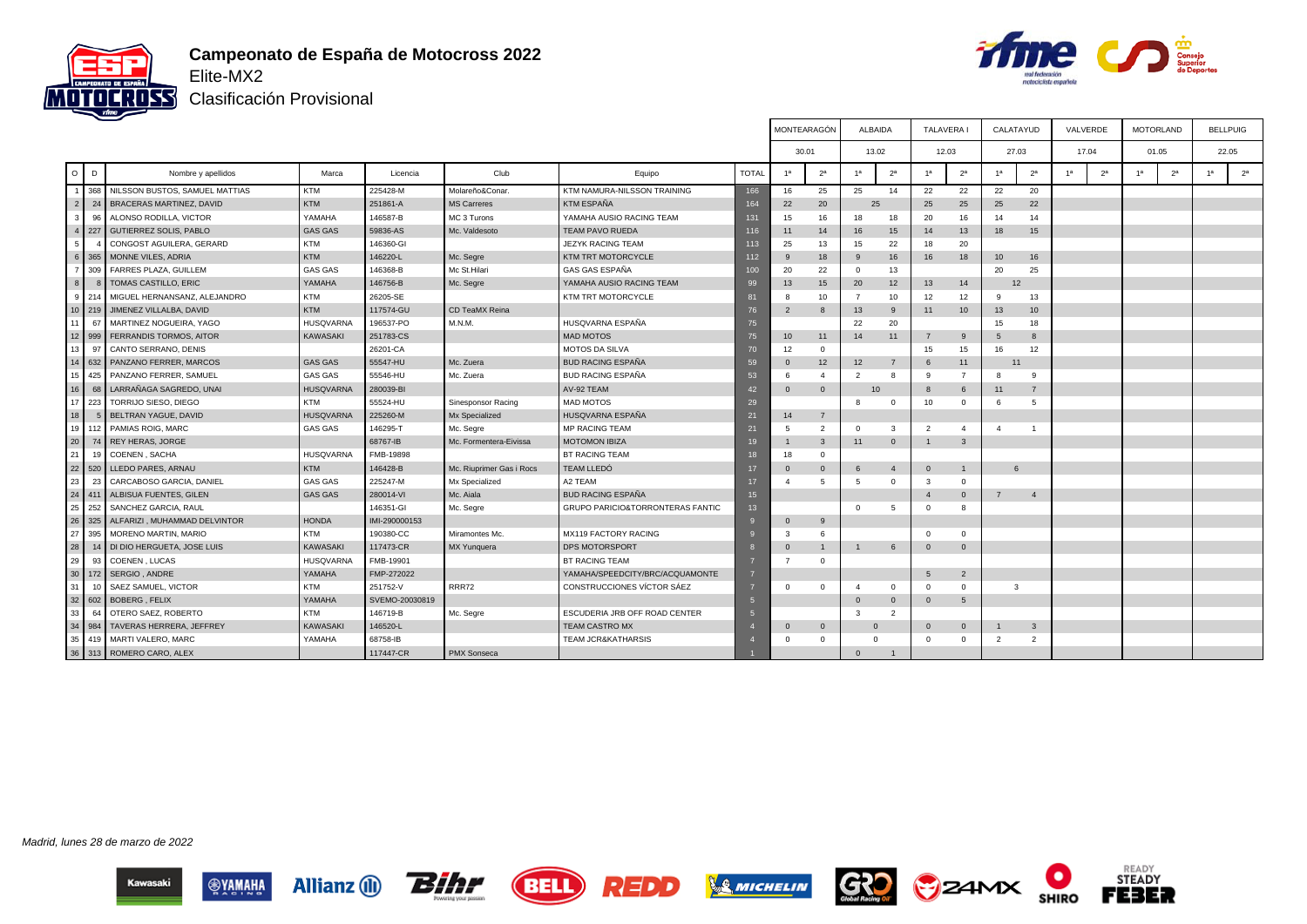



Clasificación Provisional

|                 |                 |                               |                  |                |                         |                                |                |                | MONTEARAGÓN    |                         | <b>ALBAIDA</b> | TALAVERA       |                |                | CALATAYUD      |                | VALVERDE       |                | <b>BELLPUIG</b> |
|-----------------|-----------------|-------------------------------|------------------|----------------|-------------------------|--------------------------------|----------------|----------------|----------------|-------------------------|----------------|----------------|----------------|----------------|----------------|----------------|----------------|----------------|-----------------|
|                 |                 |                               |                  |                |                         |                                |                |                | 30.01          |                         | 13.02          |                | 12.03          |                | 27.03          |                | 17.04          |                | 22.05           |
| $\circ$         | D               | Nombre y apellidos            | Marca            | Licencia       | Club                    | Equipo                         | <b>TOTAL</b>   | 1a             | 2 <sup>a</sup> | 1 <sup>a</sup>          | 2 <sup>a</sup> | 1 <sup>a</sup> | 2 <sup>a</sup> | 1 <sup>a</sup> | 2 <sup>a</sup> | 1 <sup>a</sup> | 2 <sup>a</sup> | 1 <sup>a</sup> | 2 <sup>a</sup>  |
|                 | 29              | GARCIA OCAÑA, FRANCISCO       | <b>HUSQVARNA</b> | 26202-CA       | Esc. Zambrana           | <b>GRMXPRO</b>                 | 180            | 18             | 20             | 25                      | 25             | 25             | 22             | 20             | 25             |                |                |                |                 |
| 2 <sup>1</sup>  | 305             | <b>GALLEGO RAMOS, ANTONIO</b> | <b>GAS GAS</b>   | 231214-MU      | Esc.Carlos              | MEQUITEC GASGAS RACING TEAM    | 138            | 22             | 22             |                         |                | 22             | 25             | 25             | 22             |                |                |                |                 |
| 3               | 96              | OSINALDE MAYRATA, MAURO       | <b>KTM</b>       | 68747-IB       |                         | JEZYK RACING TEAM              | 109            | -1             | 12             | 16                      | 12             | 18             | 15             | 15             | 20             |                |                |                |                 |
| $\overline{4}$  | 362             | ALONSO RABANO, MARCO          | <b>GAS GAS</b>   | 90006-VA       | MC Vallisoletano        | <b>TEAM PAVO RUEDA</b>         | 106            | 12             | 14             |                         | 13             | 13             | 20             | 18             | 16             |                |                |                |                 |
| 5 <sub>1</sub>  | 232             | AGUILO AZORIN, UNAI           |                  | 146361-GI      | Mc. Segre               | <b>TEAM JCR&amp;KATHARSIS</b>  | 101            |                |                | 14                      | 15             | 16             | 16             | 22             | 18             |                |                |                |                 |
|                 | 6 351           | PRAT SENDRA, CARLOS           | YAMAHA           | 146431-L       | Mc. Segre               | YAMAHA AUSIO RACING TEAM       | 96             | 11             | 11             | 11                      | 13             | 12             | 13             | 12             | 13             |                |                |                |                 |
| $\overline{7}$  | 382             | LOPEZ CARRERAS, MANUEL        | <b>GAS GAS</b>   | 90003-AV       | MC Vallisoletano        | <b>DIFRENOS</b>                | 93             | 14             | 13             | 5                       | 11             | 10             | 11             | 14             | 15             |                |                |                |                 |
|                 | 8 373           | CANET ARDEVOL, EDGAR          | <b>GAS GAS</b>   | 146524-B       | Mc. Polea SX            | MEQUITEC GASGAS RACING TEAM    | 90             | 25             | 25             | 20                      | 20             |                |                |                |                |                |                |                |                 |
| 9 <sup>1</sup>  | 300             | PEREZ CARNEIRO, SALVADOR      | YAMAHA           | 26214-SE       | Mc. Esc. Eduardo Castro | YAMAHA E. CASTRO               | 89             | 13             | $\overline{7}$ | 15                      | 16             | 20             | 18             |                |                |                |                |                |                 |
| 10 <sup>1</sup> | 586             | CASTAÑONDO IBARGUEN, DANIEL   |                  | 280069-BI      |                         | OTAÑES SCHOOL                  | 87             | 8              | 10             | -8                      | 10             | 14             | -9             | 16             | 12             |                |                |                |                 |
| 11 <sup>1</sup> | 24              | SALVADOR DIAZ, CARLOS         | <b>GAS GAS</b>   | 225196-M       |                         | DT WORKS RACING                | 80             | 9              | 6              | q                       | 5              | 15             | 12             | 13             | 11             |                |                |                |                 |
|                 | 12 451          | MIKULA, JULIUS                | <b>KTM</b>       | ACCR-299000014 |                         | <b>JULIUS RACING</b>           | 76             | 16             | 16             | 22                      | 22             |                |                |                |                |                |                |                |                 |
| 13              |                 | ESCANDELL GIL, ELIAS          | <b>GAS GAS</b>   | 68772-IB       | Mc. Formentera-Eivissa  | MEQUITEC GASGAS RACING TEAM    | 71             | 20             | 15             | 18                      | 18             |                |                |                |                |                |                |                |                 |
| 14              | 85              | <b>MARTIN GONZALEZ, IKER</b>  | <b>HUSQVARNA</b> | 90008-BU       |                         |                                | 55             | 10             | 9              |                         |                | $\mathbf{g}$   | 14             |                | 14             |                |                |                |                 |
| 15              | 311             | LOBO, SANDRO                  | YAMAHA           | FMP-299000045  |                         | YAMAHA BRC MOTONI              | 43             |                |                | 10                      | 14             | 11             | 8              |                |                |                |                |                |                 |
| 16              |                 | PIERA GABERNET, BIEL          | <b>KTM</b>       | 146712-L       | Mc. Segre               | <b>TEAM 987</b>                | 40             |                |                | 6                       | 6              | $\overline{4}$ | $\overline{7}$ | 9              | $\mathbf{8}$   |                |                |                |                 |
|                 | 17 411          | ALBISUA FUENTES, GILEN        | <b>GAS GAS</b>   | 280014-VI      | Mc. Aiala               | <b>BUD RACING ESPAÑA</b>       | 35             | $\overline{7}$ | 8              | 12                      | 8              |                |                |                |                |                |                |                |                 |
|                 | 18 291          | COSTA, FABIO                  | <b>GAS GAS</b>   | FMP-299000046  |                         | <b>MOMENTOTTMOTOS</b>          | 33             | 15             | 18             |                         |                |                |                |                |                |                |                |                |                 |
| 19              | 286             | CAÑADAS GONZALEZ, JOEL        | <b>KTM</b>       | 146318-GI      | Mc. Segre               |                                | 32             | 0              | $\mathbf{0}$   | $\overline{0}$          | 3              | -9             | 10             | $\overline{1}$ | 9              |                |                |                |                 |
| 20              | 199             | SAMPER GEA, UNAI              | <b>KTM</b>       | 146282-B       | Mc Sitges               |                                | 25             | $\overline{2}$ | $\mathbf{0}$   | $\overline{0}$          | $\mathbf 0$    | $\overline{7}$ | 5              | $\overline{7}$ | $\overline{4}$ |                |                |                |                 |
| 21              | 394             | LOPEZ LLAGOSTERA, ALEX        |                  | 146503-B       | Mc. Segre               |                                | 21             |                |                |                         |                |                |                | 11             | 10             |                |                |                |                 |
| 22              | 371             | ROMA ROMERO, MARC             | <b>KTM</b>       | 146507-B       | Mc B.Bergueda           | A2 TEAM                        | 16             | $\mathbf{0}$   | $\mathbf 0$    | $\overline{0}$          | $\mathbf 0$    | $\Omega$       | $\overline{0}$ | 10             | 6              |                |                |                |                 |
| 23              | 356             | PUERTO GARCIA, BRUNO          | <b>GAS GAS</b>   | 251794-A       | <b>MS Carreres</b>      | <b>CARPINTERIA BP</b>          | 16             | $\mathbf{0}$   | $\mathbf{0}$   |                         |                | $\overline{1}$ | 6              | $\overline{2}$ | $\overline{7}$ |                |                |                |                 |
| 24              | 43              | PEREZ GIMENEZ, MARC           | <b>KTM</b>       | 146922-B       | Mc. Segre               |                                | 16             |                |                |                         |                | 6              | $\overline{3}$ | $\overline{4}$ | 3              |                |                |                |                 |
| 25              | 61              | HERNANDEZ GALLEGO, FELIPE     | <b>GAS GAS</b>   | 190376-CC      | TEAM PAVO & RUEDA       | TEAM PAVO RUEDA                | 14             | $\Omega$       | 5              | $\Omega$                | 9              |                |                |                |                |                |                |                |                 |
| 26              | 238             | BRUNET, TOM                   | <b>KTM</b>       | FFM-299000004  |                         | TEAM VRT KTM VERITISE          | $\blacksquare$ | $\Omega$       | $\mathbf{0}$   | $\overline{7}$          | $\overline{4}$ |                |                |                |                |                |                |                |                 |
| 27              | 207             | MARTI CALLEJA, ALEIX          | <b>KAWASAKI</b>  | 146483-B       |                         | DPS MOTORSPORT                 | 10             | $\Omega$       | $\mathbf{0}$   |                         | $\Omega$       | 5              | $\overline{4}$ |                |                |                |                |                |                 |
| 28              |                 |                               |                  |                | Mc. Segre               |                                |                | $\Omega$       |                |                         |                | $\Omega$       |                |                | $\overline{1}$ |                |                |                |                 |
|                 | 137             | REDNIC ALECU, RAUL ADRIAN     | <b>GAS GAS</b>   | 146359-L       | Mc. Segre               |                                |                |                | $\mathbf 0$    | $\overline{0}$          | $\mathbf{0}$   |                | $\overline{0}$ | 8              |                |                |                |                |                 |
| 29              | 217             | POLVILLO MUÑOZ, IVAN          | <b>GAS GAS</b>   | 146221-GI      | Mc. Segre               |                                |                |                |                | $\overline{2}$          | $\overline{7}$ | $\Omega$       | $\Omega$       |                |                |                |                |                |                 |
| 30              | 418<br>111      | MANSIKKAMAKI, SAKU TUOMAS     | <b>HUSQVARNA</b> | SML-2910174393 |                         |                                |                | 5              | $\mathbf{3}$   |                         |                |                |                |                |                |                |                |                |                 |
| 31              |                 | PERALES ALONSO, ARAITZ        | <b>KTM</b>       | 68477-GC-AMP   |                         | DLR57                          |                | 4              | $^{\circ}$     | 3                       | $\mathbf{0}$   |                | $\mathbf{0}$   |                |                |                |                |                |                 |
| 32              | 385             | FUENTES MARTINEZ, JORGE       | <b>HUSQVARNA</b> | 231243-MU      |                         | DPS MOTORSPORT                 |                | 3              | $\overline{4}$ | $\overline{0}$          | $\mathbf{0}$   |                |                |                |                |                |                |                |                 |
| 33              | 26              | SALAS PEREZ, PAU              | <b>GAS GAS</b>   | 68861-IB       |                         |                                |                |                |                | $\overline{\mathbf{0}}$ | $\circ$        |                |                |                | 6              |                |                |                |                 |
| 34              | 401             | VAN DRUNEN, LOTTE             | <b>KTM</b>       | KNMV-290000012 |                         | A2 TEAM                        |                | 6              | $\overline{0}$ |                         |                |                |                |                |                |                |                |                |                 |
| 35              | 201             | <b>GALLART TORRES, ROGER</b>  | <b>GAS GAS</b>   | 146414-L       | Mc. Segre               | BENIMOTO PARTY SATELITE        |                |                |                | $\overline{0}$          | $\mathbf{0}$   | $\overline{2}$ | $\overline{1}$ |                | $\mathbf{3}$   |                |                |                |                 |
| 36              | 11 <sup>C</sup> | CARDONA MERINO, JORDI         | YAMAHA           | 68766-IB       | Mc. Formentera-Eivissa  | MOTOMON IBIZA YAMAHA - MFIE    | 5              | $\mathbf{0}$   | $\mathbf{0}$   | $\overline{0}$          | $\mathbf{0}$   | $\Omega$       | $\overline{0}$ |                | 5              |                |                |                |                 |
| 37              | 51              | BAÑERES JOVER, MARTI          | <b>HUSQVARNA</b> | 146383-B       | Mc St.Celoni            | MOTORACING CANET               |                | $\mathbf{0}$   | $\mathbf 0$    | $\overline{\mathbf{0}}$ | $\mathbf 0$    | $\Omega$       | $\mathbf 0$    |                | 5              |                |                |                |                 |
| 38              | 884             | <b>BORDINI, LEO</b>           | <b>KTM</b>       | FFM-307992     |                         |                                |                |                |                | $\overline{4}$          |                |                |                |                |                |                |                |                |                 |
| 39              | 8               | IZAGUIRRE PINTO, DAVID        | KTM              | 225203-M       | Mx Specialized          | <b>JEZYK RACING TEAM</b>       |                | n              | $\overline{1}$ | $\Omega$                | $\overline{2}$ | $\Omega$       | $\overline{2}$ |                |                |                |                |                |                 |
| 40              | 370             | CAMPS FAURIA, XAVIER          | <b>HUSQVARNA</b> | 146241-L       |                         | <b>BENIMOTO PARTY SATELITE</b> |                | $\Omega$       | $\mathbf{0}$   | $\overline{0}$          | $\mathbf{0}$   | 3              | $\mathbf{0}$   |                |                |                |                |                |                 |
| 41              | 501             | CABALLERO BUSTILLO, BORJA     | <b>GAS GAS</b>   | 231349-MU      |                         | TEAM PAVO RUEDA                |                | $\Omega$       | $^{\circ}$     | $^{\circ}$              | $^{\circ}$     | $\Omega$       | $\overline{0}$ |                | 2              |                |                |                |                 |
| 42              | 55              | ALMAGOR, BEN                  | <b>KTM</b>       | IMSF-1010436   |                         |                                |                | $\Omega$       | $\overline{2}$ |                         |                |                |                |                |                |                |                |                |                 |

Madrid, lunes 28 de marzo de 2022













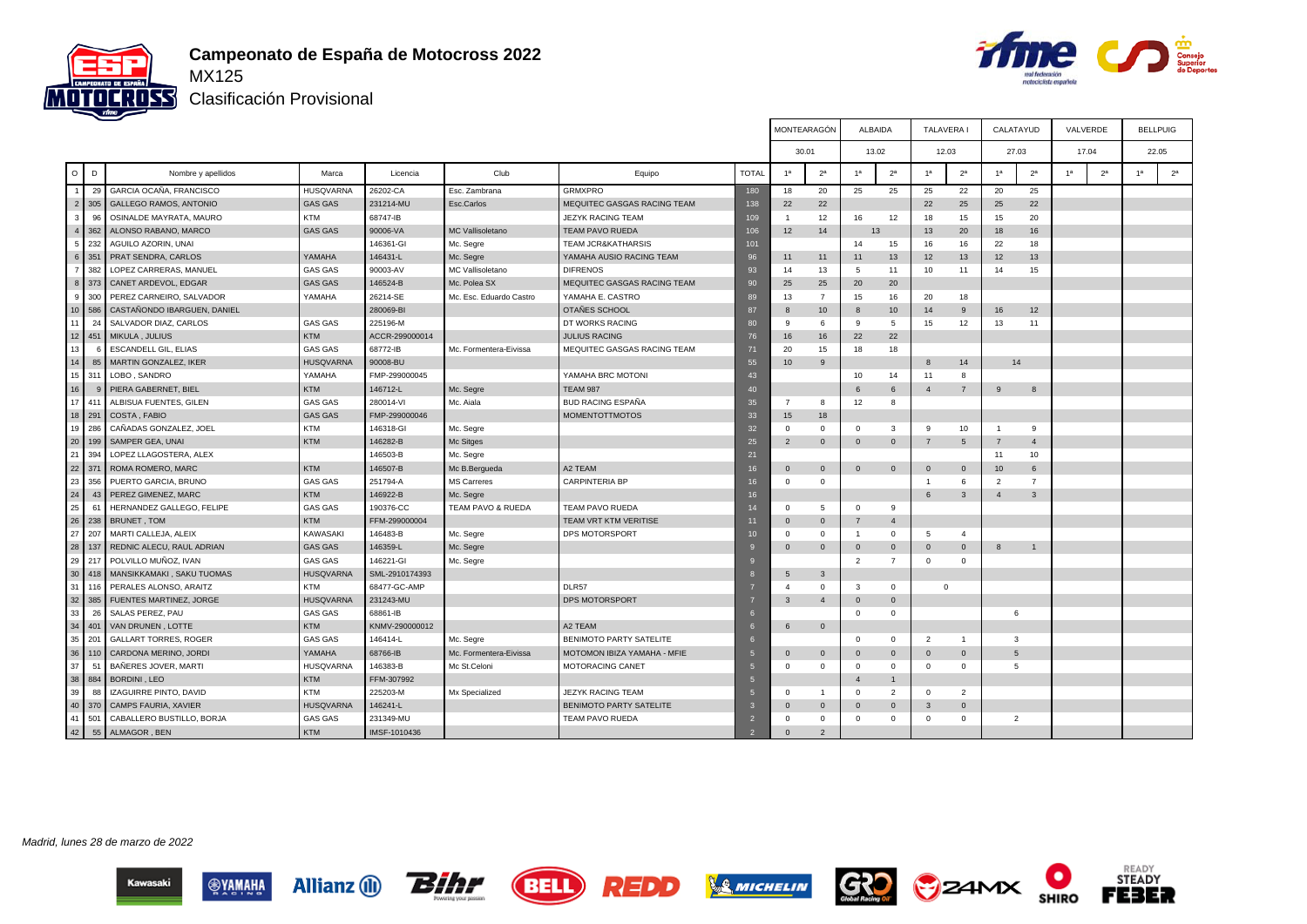

**Campeonato de España de Motocross 2022** Yamaha YZ125 bLU cRU Cup



Clasificación Provisional

|                |        |                              |       |           |                         |        |       | MONTEARAGÓN |                |    | <b>ALBAIDA</b> | <b>TALAVERA</b> |       |    | CALATAYUD | VALVERDE |    | <b>BELLPUIG</b> |
|----------------|--------|------------------------------|-------|-----------|-------------------------|--------|-------|-------------|----------------|----|----------------|-----------------|-------|----|-----------|----------|----|-----------------|
|                |        |                              |       |           |                         |        |       | 30.01       |                |    | 13.02          |                 | 12.03 |    | 27.03     | 17.04    |    | 22.05           |
|                | $O1$ D | Nombre y apellidos           | Marca | Licencia  | Club                    | Equipo | TOTAL |             | 2 <sup>a</sup> |    | 2a             | 1a              | 2a    |    | 2a        | 1a       | 1a | 2a              |
|                |        | <b>PRAT SENDRA, CARLOS</b>   |       | 146431-L  | Mc. Segre               |        | 185   | 22          | 25             | 22 | 22             | 22              | 22    | 25 | 25        |          |    |                 |
| 2 <sup>1</sup> |        | PEREZ CARNEIRO, SALVADOR     |       | 26214-SE  | Mc. Esc. Eduardo Castro |        | 167   | 25          | 22             | 25 | 25             | 25              | 25    |    | 20        |          |    |                 |
| $\vert$ 3      |        | CARDONA MERINO, JORDI        |       | 68766-IB  | Mc. Formentera-Eivissa  |        | 162   |             | 18             | 20 | 20             | 20              | 20    | 22 | 22        |          |    |                 |
| $\overline{4}$ |        | CARRETERO DEL VALLE, ALFONSO |       | 117454-TO | MC Talavera             |        |       |             | 20             |    |                |                 |       |    |           |          |    |                 |

Madrid, lunes 28 de marzo de 2022













О

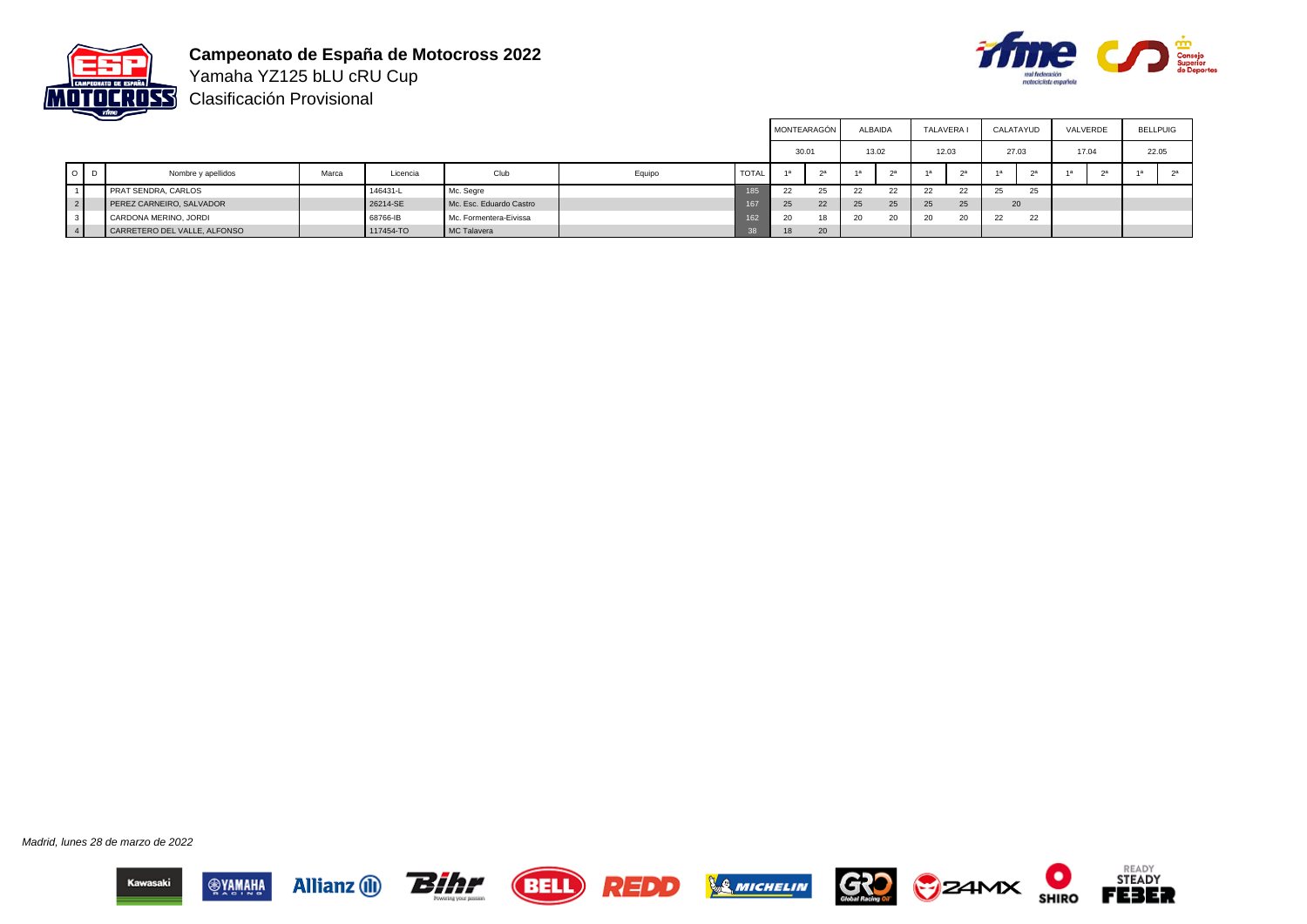Clasificación Provisional de Constructores

|                |                        |              | Montearag.     |                |                | <b>Albaida</b> | <b>Talavera</b> |                | Calatayud      |                | Valverde       |                | MotorLand      |                |                | <b>Bellpuig</b> |
|----------------|------------------------|--------------|----------------|----------------|----------------|----------------|-----------------|----------------|----------------|----------------|----------------|----------------|----------------|----------------|----------------|-----------------|
|                |                        |              |                | 30.01          |                | 13.02          |                 | 12.03          | 27.03          |                |                | 17.04          | 01.05          |                |                | 22.05           |
| $\mathbf{o}$   | Constructor            | <b>TOTAL</b> | 1 <sup>a</sup> | 2 <sup>a</sup> | 1 <sup>a</sup> | 2 <sup>a</sup> | 1 <sup>a</sup>  | 2 <sup>a</sup> | 1 <sup>a</sup> | 2 <sup>a</sup> | 1 <sup>a</sup> | 2 <sup>a</sup> | 1 <sup>a</sup> | 2 <sup>a</sup> | 1 <sup>a</sup> | 2 <sup>a</sup>  |
| $\mathbf{1}$   | KVM                    | 185          | 25             | 25             | 18             | 20             | 25              | 25             | 22             | 25             |                |                |                |                |                |                 |
| $\overline{2}$ | <b>SANAHA</b>          | 169          | 22             | 18             | 20             | 22             | 20              | 20             | 25             | 22             |                |                |                |                |                |                 |
| 3              | id Husq <u>varna</u> * | 156          | 20             | 22             | 16             | 18             | 22              | 22             | 18             | 18             |                |                |                |                |                |                 |
| $\overline{4}$ | <b>HONDA</b>           | 124          | 4              | 8              | 25             | 25             | 15              | 15             | 16             | 16             |                |                |                |                |                |                 |
| 5              | <b>Kawasaki</b>        | 102          | 11             | 12             | 14             | 14             | 10              | 13             | 14             | 14             |                |                |                |                |                |                 |
| 6              | <b>GASGAS</b>          | 30           |                |                | 8              | 10             | $\overline{7}$  | 5              |                |                |                |                |                |                |                |                 |

**Madrid, 28 de Marzo de 2022** [www.rfme.com](http://www.rfme.com/)

Allianz (i) **Bihr** 

Club Campeón: *SE DETERMINARÁ AL FINALIZAR EL CAMPEONATO*

REDD

**BELL** 











**ELITE-MX1**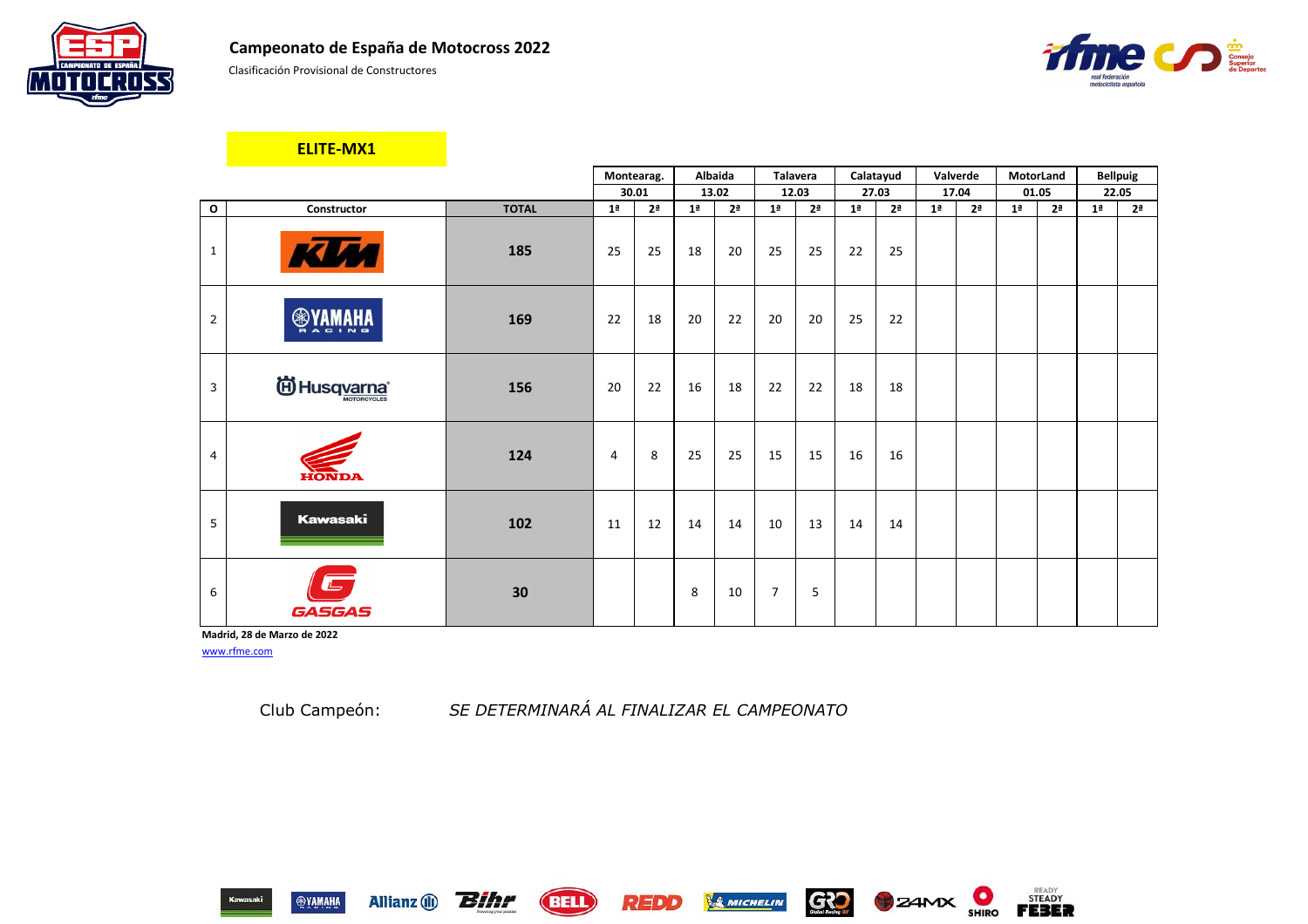

Clasificación Provisional de Constructores

|                |                             |              | Montearag.     |                |                | <b>Albaida</b> | <b>Talavera</b> |                |                | Calatayud      |                | Valverde       | MotorLand      |                |                | <b>Bellpuig</b> |
|----------------|-----------------------------|--------------|----------------|----------------|----------------|----------------|-----------------|----------------|----------------|----------------|----------------|----------------|----------------|----------------|----------------|-----------------|
|                |                             |              |                | 30.01          |                | 13.02          | 12.03           |                |                | 27.03          |                | 17.04          |                | 01.05          |                | 22.05           |
| $\mathbf{o}$   | <b>Constructor</b>          | <b>TOTAL</b> | 1 <sup>a</sup> | 2 <sup>a</sup> | 1 <sup>a</sup> | 2 <sup>a</sup> | 1 <sup>a</sup>  | 2 <sup>a</sup> | 1 <sup>a</sup> | 2 <sup>a</sup> | 1 <sup>a</sup> | 2 <sup>a</sup> | 1 <sup>a</sup> | 2 <sup>a</sup> | 1 <sup>a</sup> | 2 <sup>a</sup>  |
| $\mathbf{1}$   | KUM                         | 197          | 25             | 25             | 25             | 25             | 25              | 25             | 25             | 22             |                |                |                |                |                |                 |
| $\overline{2}$ | $\sqrt{2}$<br><b>GASGAS</b> | 150          | 20             | 22             | 18             | 16             | 15              | 14             | 20             | 25             |                |                |                |                |                |                 |
| 3              | <b>®YAMAHA</b><br>w Indiana | 138          | 15             | 16             | 22             | 20             | 20              | 16             | 15             | 14             |                |                |                |                |                |                 |
| $\overline{4}$ | id Husq <u>varna</u> ®      | 89           | 18             | 8              | 12             |                | 9               | 8              | 16             | 18             |                |                |                |                |                |                 |
| 5              | <b>Kawasaki</b>             | 82           | 11             | 11             | 15             | 12             | 8               | 10             | 6              | 9              |                |                |                |                |                |                 |
| 6              | HONDA                       | $\mathbf 0$  |                |                |                |                |                 |                |                |                |                |                |                |                |                |                 |

**Madrid, 28 de Marzo de 2022** [www.rfme.com](http://www.rfme.com/)

Allianz (i) **Bihr** 

#### **ELITE-MX2**

Club Campeón: *SE DETERMINARÁ AL FINALIZAR EL CAMPEONATO*

REDD

**BELL** 









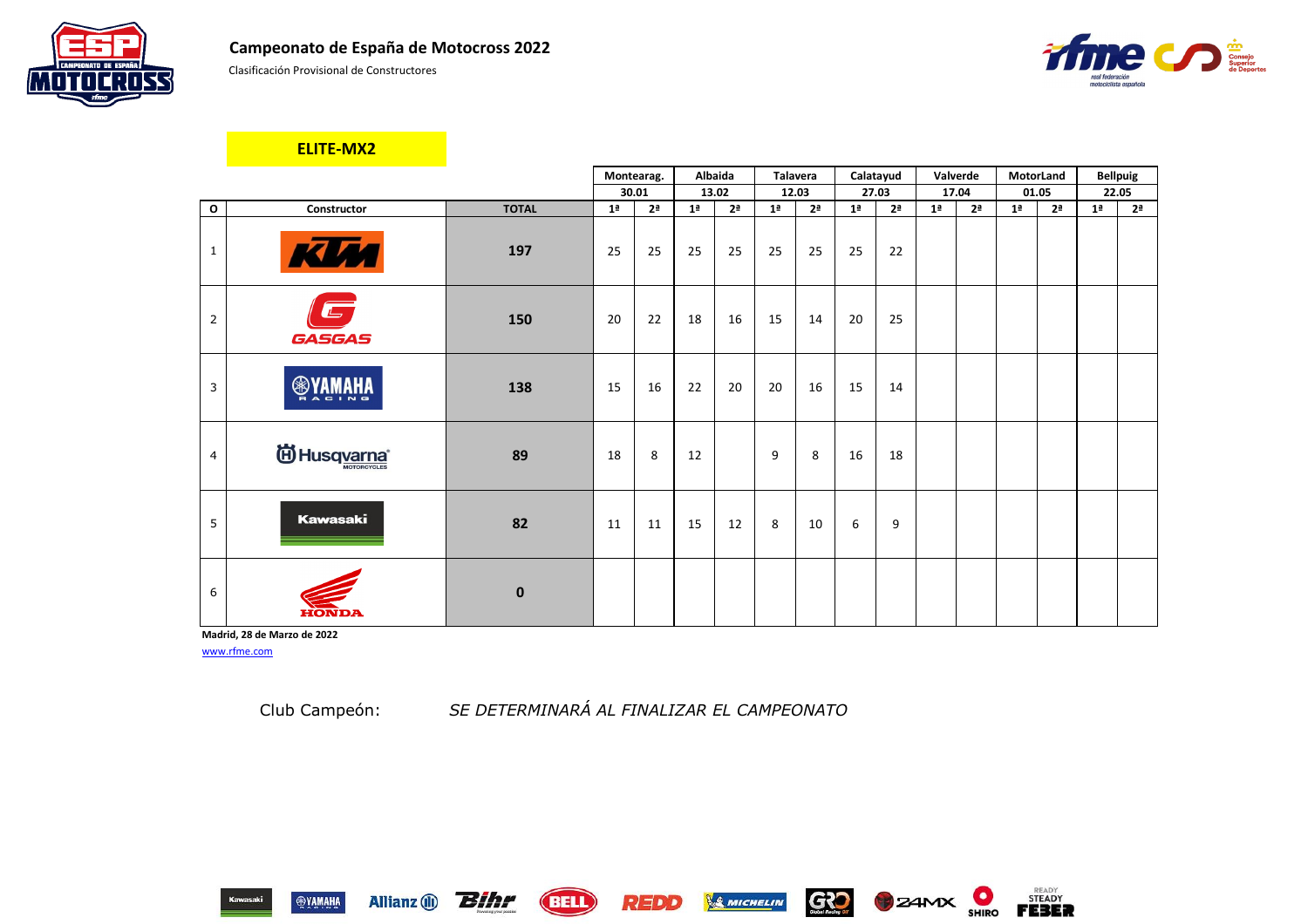Clasificación Provisional de Constructores

**Madrid, 28 de Marzo de 2022** [www.rfme.com](http://www.rfme.com/)

Allianz (i) **Bihr** 

|                |                              |              |                | Montearag.     |                | Albaida        |                | <b>Talavera</b> |                | Calatayud      |                | Valverde       |                | <b>Bellpuig</b> |
|----------------|------------------------------|--------------|----------------|----------------|----------------|----------------|----------------|-----------------|----------------|----------------|----------------|----------------|----------------|-----------------|
|                |                              |              |                | 30.01          |                | 13.02          |                | 12.03           |                | 27.03          |                | 17.04          |                | 22.05           |
| $\mathbf 0$    | Constructor                  | <b>TOTAL</b> | 1 <sup>a</sup> | 2 <sup>a</sup> | 1 <sup>a</sup> | 2 <sup>a</sup> | 1 <sup>a</sup> | 2 <sup>a</sup>  | 1 <sup>a</sup> | 2 <sup>a</sup> | 1 <sup>a</sup> | 2 <sup>a</sup> | 1 <sup>a</sup> | 2 <sup>a</sup>  |
| $\mathbf{1}$   | $\Box$<br>GASGAS             | 184          | 25             | 25             | 20             | 20             | 22             | 25              | 25             | 22             |                |                |                |                 |
| $\overline{2}$ | <b>iii) Husq<u>varna</u></b> | 182          | 18             | 20             | 25             | 25             | 25             | 22              | 22             | 25             |                |                |                |                 |
| 3              | KIM                          | 139          | 10             | 13             | 22             | 22             | 18             | 16              | 18             | 20             |                |                |                |                 |
| $\overline{4}$ | <b>ANAMAYS</b>               | 122          | 14             | 12             | 12             | 16             | 20             | 20              | 14             | 14             |                |                |                |                 |
| 5              | <b>Kawasaki</b>              | 19           |                |                | 5              | $\mathbf{1}$   | $\overline{7}$ | 6               |                |                |                |                |                |                 |
| 6              |                              | $\mathbf 0$  |                |                |                |                |                |                 |                |                |                |                |                |                 |

**MX125**

Club Campeón: *SE DETERMINARÁ AL FINALIZAR EL CAMPEONATO*

**(BELL)** 









| 22.05<br>1ª<br>$\frac{2^a}{a^b}$ |  |
|----------------------------------|--|
|                                  |  |
|                                  |  |
|                                  |  |
|                                  |  |
|                                  |  |
|                                  |  |
|                                  |  |
|                                  |  |
|                                  |  |
|                                  |  |
|                                  |  |
|                                  |  |
|                                  |  |
|                                  |  |
|                                  |  |
|                                  |  |
|                                  |  |
|                                  |  |
|                                  |  |
|                                  |  |
|                                  |  |
|                                  |  |
|                                  |  |
|                                  |  |
|                                  |  |
|                                  |  |

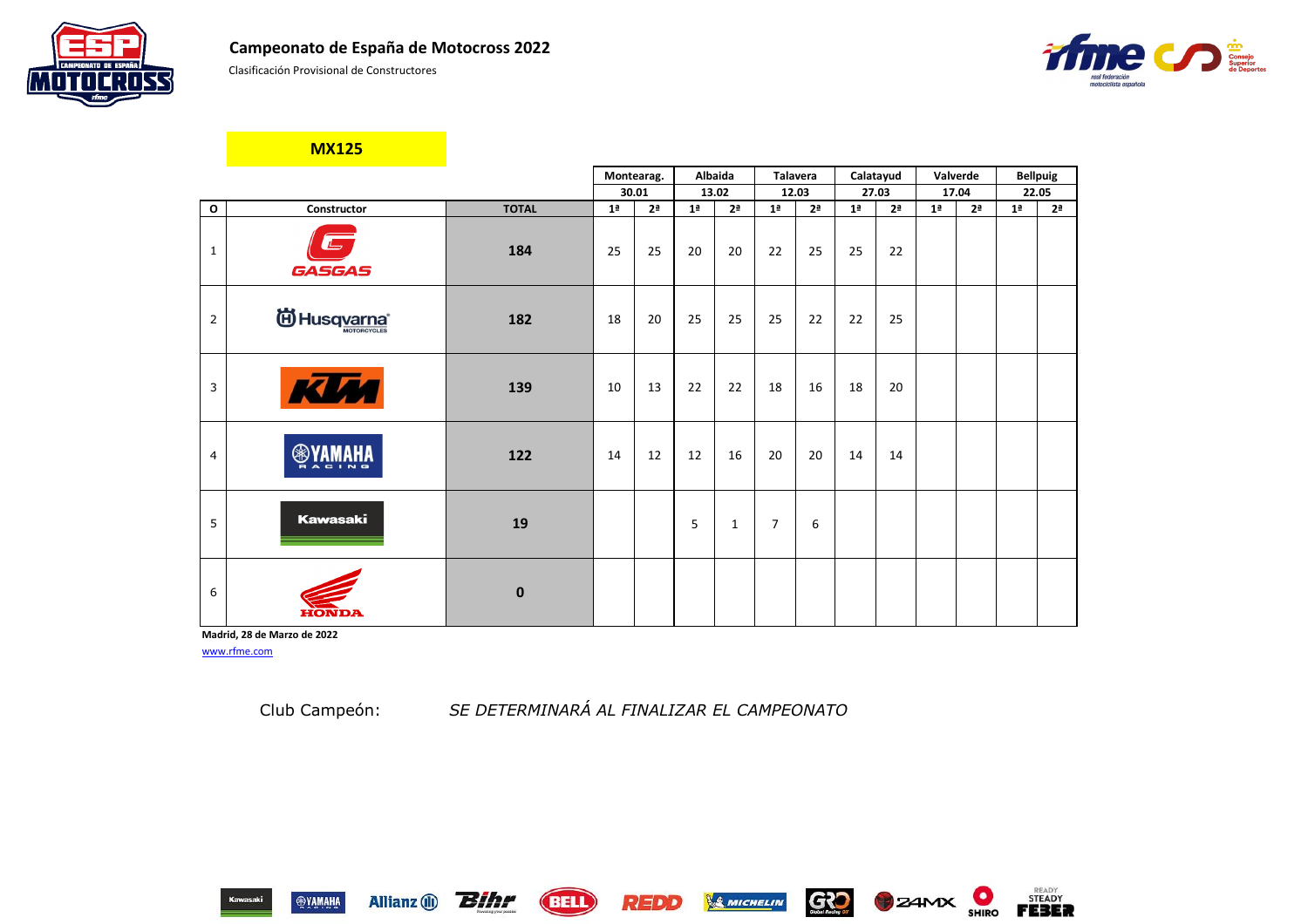



|           | ____                        |            |                 |              | Montearag. | <b>Albaida</b> | <b>Talavera</b> | Calatayud | Valverde | MotorLand | <b>Bellpuig</b> |
|-----------|-----------------------------|------------|-----------------|--------------|------------|----------------|-----------------|-----------|----------|-----------|-----------------|
|           |                             |            |                 |              | 29.01      | 12.02          | 12.03           | 26.03     | 16.04    | 30.04     | 21.05           |
| $\circ$ 1 | <b>D</b> Nombre y Apellidos | Marca      | <b>Licencia</b> | <b>TOTAL</b> | <b>MC</b>  | <b>MC</b>      | EC              | <b>MC</b> | МC       | <b>MC</b> | <b>MC</b>       |
|           | 92 VALENTIN LASHERAS, ANDER | HUSQVARNA  | 236903-NA       |              |            |                |                 |           |          |           |                 |
|           | 99 ZARAGOZA BELTRAN, JORGE  | HONDA      | 251830-V        |              |            |                |                 |           |          |           |                 |
|           | 70 FERNANDEZ GARCIA, RUBEN  | HONDA      | 196522-PO       |              |            |                |                 |           |          |           |                 |
|           | 84 HERLINGS, JEFFREY        | <b>KTM</b> | KNMV-290000146  |              |            |                |                 |           |          |           |                 |
|           |                             |            |                 |              |            |                |                 |           |          |           |                 |

|          | __ _                               |              |           |              | Montearag. | Albaida   | <b>Talavera</b> | Calatayud | Valverde  | MotorLand | <b>Bellpuig</b> |
|----------|------------------------------------|--------------|-----------|--------------|------------|-----------|-----------------|-----------|-----------|-----------|-----------------|
|          |                                    |              |           |              | 29.01      | 12.02     | 12.03           | 26.03     | 16.04     | 30.04     | 21.05           |
| $\Omega$ | Nombre y Apellidos                 | <b>Marca</b> | Licencia  | <b>TOTAL</b> | <b>MC</b>  | <b>MC</b> | EC              | <b>MC</b> | <b>MC</b> | <b>MC</b> | <b>MC</b>       |
|          | 368 NILSSON BUSTOS, SAMUEL MATTIAS | <b>KTM</b>   | 225428-M  |              |            |           |                 |           |           |           |                 |
|          | 4 CONGOST AGUILERA, GERARD         | <b>KTM</b>   | 146360-GI |              |            |           |                 |           |           |           |                 |
|          |                                    |              |           |              |            |           |                 |           |           |           |                 |
|          |                                    |              |           |              |            |           |                 |           |           |           |                 |
|          |                                    |              |           |              |            |           |                 |           |           |           |                 |

**Madrid, 28 de Marzo de 2022** [www.rfme.com](http://www.rfme.com/)

















# **ELITE-MX2**

## **ELITE-MX1**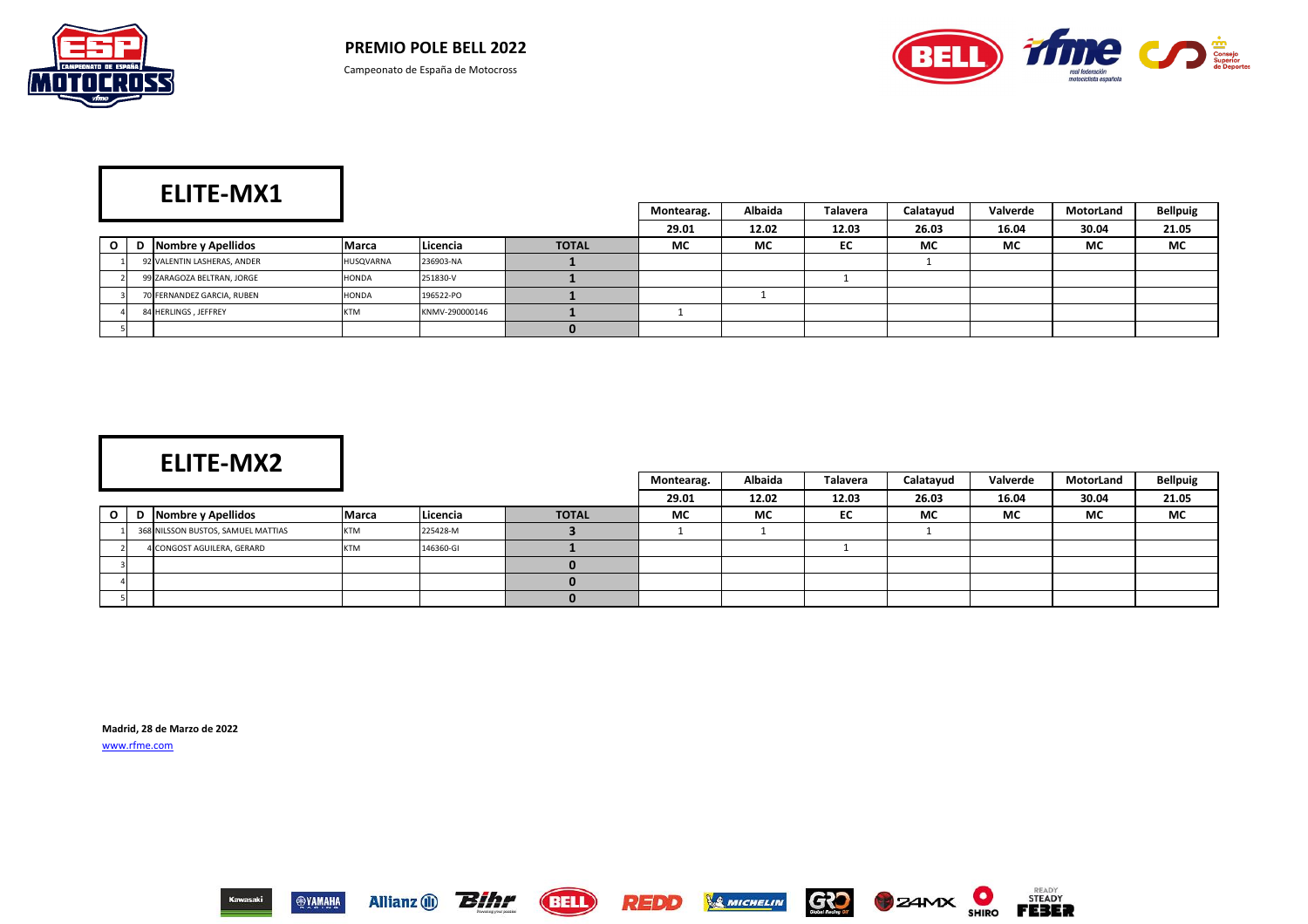

**PREMIO HOLESHOT REDD MICHELIN 2022**





|          | $   -$<br>------                   |              |           |              | Montearag.     | <b>Albaida</b> | <b>Talavera</b> |                | Calatayud |    | Valverde       |                | MotorLand      |    | <b>Bellpuig</b> |
|----------|------------------------------------|--------------|-----------|--------------|----------------|----------------|-----------------|----------------|-----------|----|----------------|----------------|----------------|----|-----------------|
|          |                                    |              |           |              | 30.01          | 13.02          | 12.03           |                | 27.03     |    | 17.04          |                | 01.05          |    | 22.05           |
| $\Omega$ | D Nombre y Apellidos               | <b>Marca</b> | Licencia  | <b>TOTAL</b> | 2 <sup>a</sup> | 2 <sup>a</sup> | 2 <sup>a</sup>  | 1 <sup>a</sup> | 2ª        | 1ª | 2 <sup>a</sup> | 1 <sup>a</sup> | 2 <sup>a</sup> | 1ª | 2 <sup>a</sup>  |
|          | 92 VALENTIN LASHERAS, ANDER        | HUSQVARNA    | 236903-NA |              |                |                |                 |                |           |    |                |                |                |    |                 |
|          | 70 FERNANDEZ GARCIA, RUBEN         | HONDA        | 196522-PO |              |                |                |                 |                |           |    |                |                |                |    |                 |
|          | 519 APARICIO SANCHEZ, JOSE ANTONIO | YAMAHA       | 26212-SE  |              |                |                |                 |                |           |    |                |                |                |    |                 |
|          | 9 GAMBOA MONTERO, ALEX             | <b>KTM</b>   | 225236-M  |              |                |                |                 |                |           |    |                |                |                |    |                 |
|          | 124 UBACH SALA, SIMEO              | HUSQVARNA    | 146247-B  |              |                |                |                 |                |           |    |                |                |                |    |                 |
|          |                                    |              |           |              |                |                |                 |                |           |    |                |                |                |    |                 |
|          |                                    |              |           |              |                |                |                 |                |           |    |                |                |                |    |                 |

|         | LLI L IVI/\6                       |                |           |              |                | Montearag.     |                | Albaida        |    | <b>Talavera</b> |                | Calatayud      | Valverde       |                | MotorLand      |                | <b>Bellpuig</b> |
|---------|------------------------------------|----------------|-----------|--------------|----------------|----------------|----------------|----------------|----|-----------------|----------------|----------------|----------------|----------------|----------------|----------------|-----------------|
|         |                                    |                |           |              |                | 30.01          |                | 13.02          |    | 12.03           |                | 27.03          | 17.04          |                | 01.05          |                | 22.05           |
| $\circ$ | Nombre y Apellidos                 | <b>Marca</b>   | Licencia  | <b>TOTAL</b> | 1 <sup>a</sup> | 2 <sup>a</sup> | 1 <sup>a</sup> | 2 <sup>a</sup> | 1ª | 2 <sup>a</sup>  | 1 <sup>a</sup> | 2 <sup>a</sup> | 2 <sup>a</sup> | 1 <sup>a</sup> | 2 <sup>a</sup> | 1 <sup>a</sup> | 2 <sup>a</sup>  |
|         | 309 FARRES PLAZA, GUILLEM          | <b>GAS GAS</b> | 146368-B  |              |                |                |                |                |    |                 |                |                |                |                |                |                |                 |
|         | 97 CANTO SERRANO, DENIS            |                | 26201-CA  |              |                |                |                |                |    |                 |                |                |                |                |                |                |                 |
|         | 19 COENEN, SACHA                   | HUSQVARNA      | FMB-19898 |              |                |                |                |                |    |                 |                |                |                |                |                |                |                 |
|         | 368 NILSSON BUSTOS, SAMUEL MATTIAS | <b>KTM</b>     | 225428-M  |              |                |                |                |                |    |                 |                |                |                |                |                |                |                 |
|         | 425 PANZANO FERRER, SAMUEL         | <b>GAS GAS</b> | 55546-HU  |              |                |                |                |                |    |                 |                |                |                |                |                |                |                 |
|         |                                    |                |           |              |                |                |                |                |    |                 |                |                |                |                |                |                |                 |
|         |                                    |                |           |              |                |                |                |                |    |                 |                |                |                |                |                |                |                 |

REDD

**Madrid, 28 de Marzo de 2022** [www.rfme.com](http://www.rfme.com/)

Allianz (i) **Bihr** 

**(BELL)** 



& MICHELIN





## **ELITE-MX2**

# **ELITE-MX1**